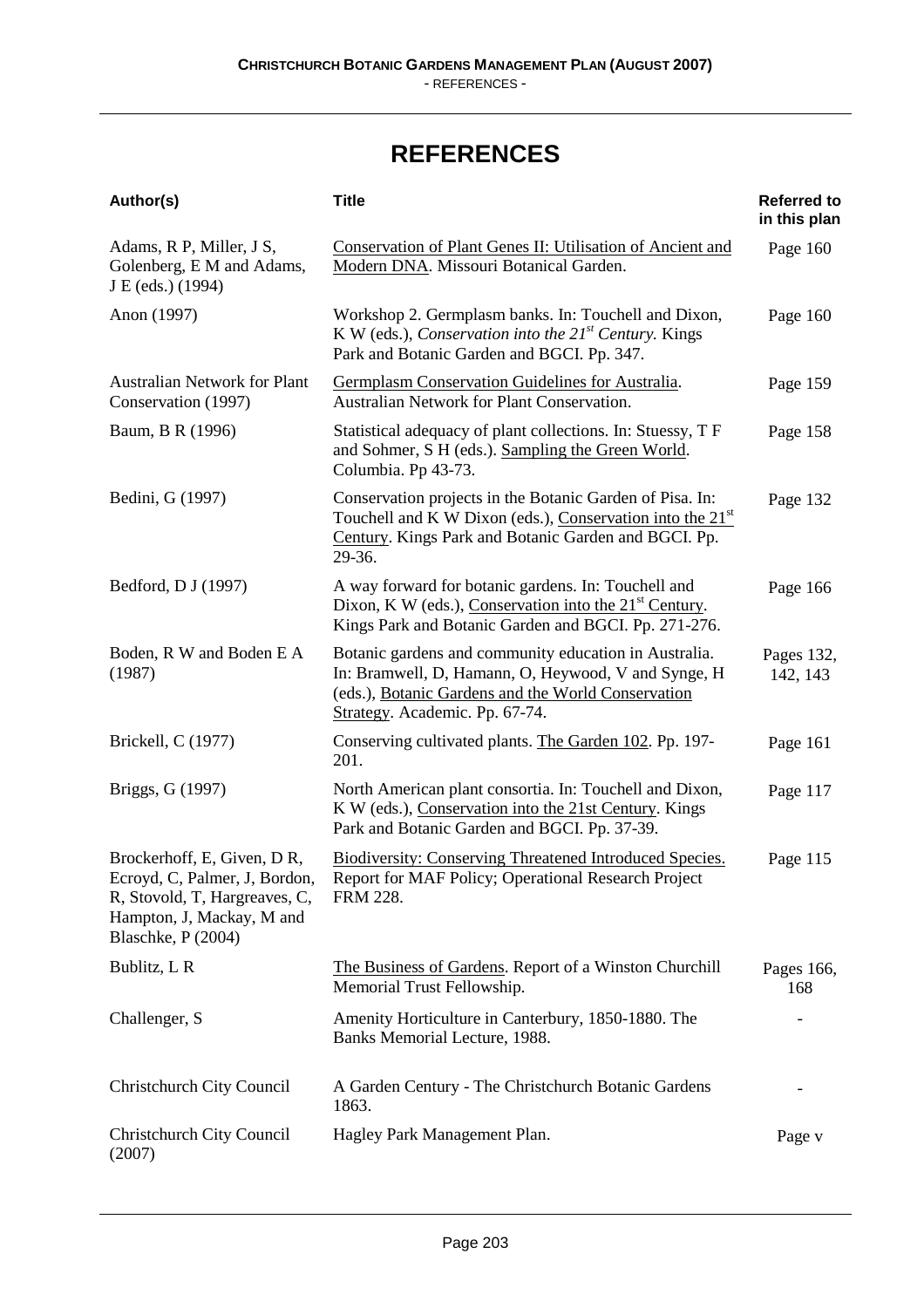- REFERENCES -

| Author(s)                           | <b>Title</b>                                                                                                                                                                                                                                   | <b>Referred to</b><br>in this plan |
|-------------------------------------|------------------------------------------------------------------------------------------------------------------------------------------------------------------------------------------------------------------------------------------------|------------------------------------|
| Christchurch City Council<br>(2007) | Hagley Park/Botanic Gardens Master Plan.                                                                                                                                                                                                       | Page v                             |
| Dimbleby, R and Burton, G<br>(1998) | More than Words. An introduction to Communication.<br>Routledge. Third Edition.                                                                                                                                                                | Page 147                           |
| Dixon, K W (1997)                   | Gardening to conservation – the emerging role of botanic<br>gardens in recovery of endangered species. In: Touchell<br>and Dixon, K W (eds.), Conservation into the $21st$<br>Century. Kings Park and Botanic Garden and BGCI. Pp.<br>169-174. | Page 159                           |
| Environment Australia (2000)        | Australian National Botanic Gardens Draft Plan of<br>Management.                                                                                                                                                                               | Pages 138,<br>161                  |
| Evans, A (1993)                     | From seed to science: aspects of plant collections<br>management in Dunedin Botanic Garden. In: Froggatt, P<br>and Oates, M (eds.), People, Plants and Conservation.<br>Botanic Gardens into the 21st century. RNZIH. Pp. 25-29.               | Page 133                           |
| Given, D R (1987)                   | What the conservation ist requires of <i>ex situ</i> collections.<br>In: Bramwell, D, Hamann, O, Heywood, V and Synge, H<br>(eds.), Botanic Gardens and the World Conservation<br>Strategy. Academic. Pp. 103-116                              | Page 95                            |
| Gomez-Campo (1987)                  | A strategy for seed banking in botanic gardens - some<br>policy considerations. In: Bramwell, D, Hamann, O,<br>Heywood, V and Synge, H (eds.), Botanic Gardens and<br>the World Conservation Strategy. Academic. Pp. 151-160.                  | Page 158                           |
| Hancocks, D (1997)                  | Time for metamorphosis. In, Touchell and K W Dixon<br>(eds.), Conservation into the 21st Century. Kings Park and<br>Botanic Garden and BGCI. Pp. 81-85.                                                                                        | Page 134                           |
| Hemot, E M                          | A History of Hagley Park, with special reference to its<br>Botany, 19 August 1919.                                                                                                                                                             |                                    |
| Historic Places Trust (2004)        | Heritage Management Guidelines for Resource<br>Management Practitioners.                                                                                                                                                                       | Page 129                           |
| Hopper (1997)                       |                                                                                                                                                                                                                                                | Pages 114,<br>115                  |
| Marrs, R H, et al (1997)            | Reconciling plant curation with public access. In:<br>Touchell and Dixon, K W (eds.), Conservation into the<br>21st Century. Kings Park and Botanic Garden and BGCI.<br>Pp. 41-44.                                                             | Page 137                           |
| Navarro, B (1987)                   | The botanic garden as a vehicle for environmental<br>education. In: Bramwell, D, Hamann, O, Heywood, V and<br>Synge, H (eds.), Botanic Gardens and the World<br>Conservation Strategy. Academic. Pp. 59-65.                                    | Page 144                           |
| Oates, M R (1993)                   | The botanic garden system in New Zealand – the way<br>ahead. In: Froggatt, P and Oates, M (eds.), People and<br>Conservation. Botanic Gardens into the 21 <sup>st</sup> Century.<br>RNZIH. Pp. 3-5.                                            | Page 79                            |